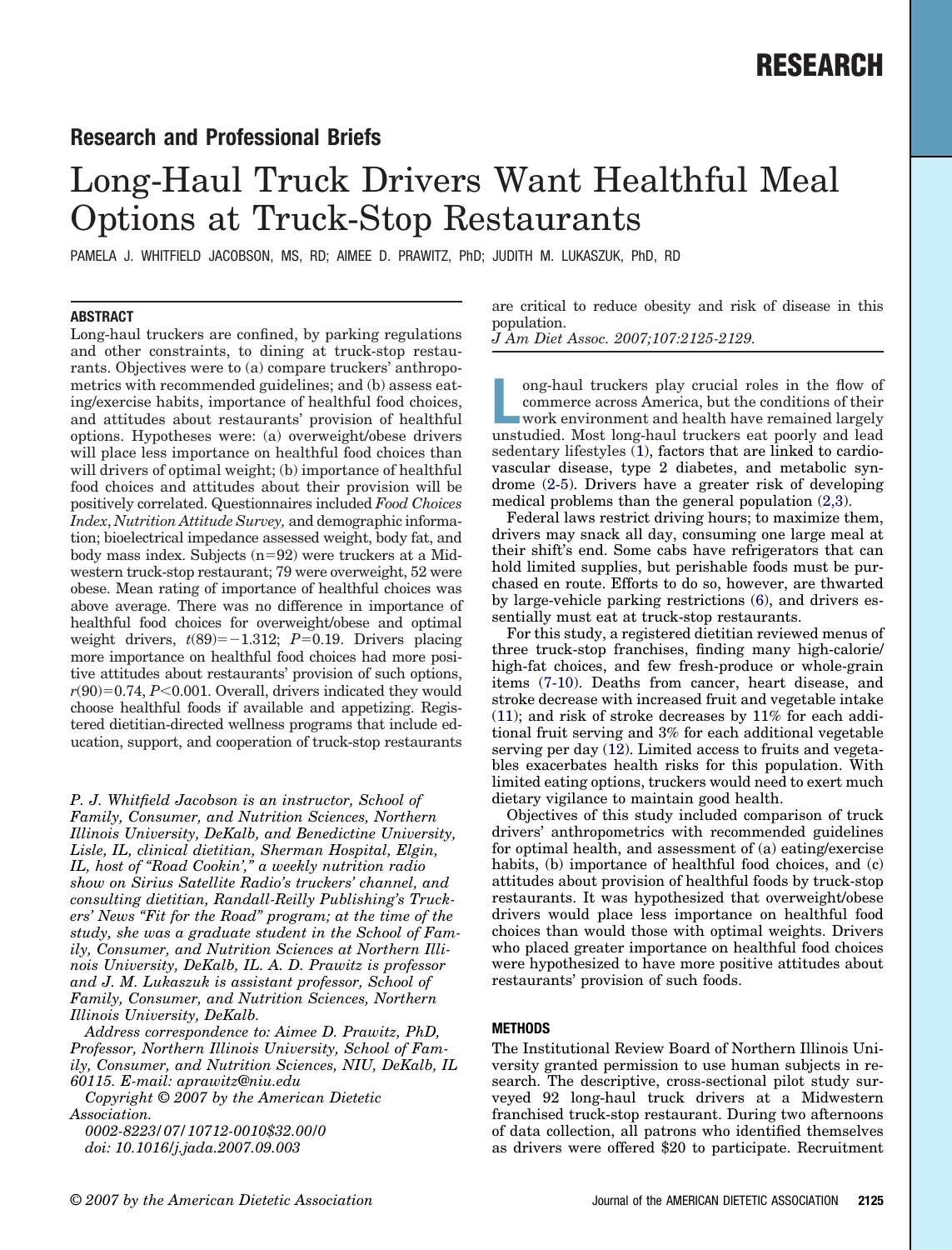did not discriminate on the basis of race, color, religion, national origin, ancestry, sex, marital status, or sexual orientation. Of 100 drivers contacted, 92 agreed to participate, constituting a 92% response rate. Subjects signed consent forms and completed questionnaires consisting of (a) *Food Choices Index* [\(13\)](#page-4-0), (b) *Nutrition Attitude Survey* [\(14\)](#page-4-0), and (c) demographic information (age, sex, number of years driving trucks, exercise habits, and fruit/vegetable consumption). Anthropometrics also were measured.

A *Food Choices Index* [\(13\)](#page-4-0) measured importance of healthful food choices. Content validity originally was established based on the work of  $>30$  researchers reported in 12 scientific studies. Designed to examine highschool students' perceptions about cafeteria food choices [\(13\)](#page-4-0), it was adapted for use with truck drivers (eg, references to "school cafeteria" were changed to "truck-stop restaurants," "It's not cool to eat low-fat foods," was changed to "A real man doesn't eat low-fat foods," and two items were reverse-coded). Responses were summed to produce scores.

A *Nutrition Attitude Survey* [\(14\)](#page-4-0) measured attitudes about truck-stop restaurants' provision of healthful foods. Designed to measure consumers' expectations for nutrition in restaurants, the instrument was adapted for truck drivers. Responses were summed to produce scores. Cronbach's  $\alpha$  coefficient for the original instrument was .87 [\(14\)](#page-4-0).

Miller and colleagues, in their 2002 lifestyle intervention experiment, used the measure of approximately 30 minutes of exercise of sustained duration three times per week to quantify activity level [\(15\)](#page-4-0). For the current study, self-report of days per week of 30 minutes' sustained duration of exercise provided data about truckers' exercise habits. Joshipura and colleagues [\(16\)](#page-4-0) used self-reports of 113,000 participants to provide data on fruit and vegetable consumption; for the current study, self-report of average fruit/vegetable consumption/day was used.

Anthropometrics were measured with subjects in light clothing and bare feet in a semi-private area of the eating facility. A registered dietitian trained in measuring anthropometrics measured height once per subject to the nearest  $\frac{1}{2}$  inch using a wall-mounted 6-Foot Growing Gauge vinyl measurement chart (Delta Education, Nashua, NH). (An additional 12 inches of a second chart was added above the chart to accommodate heights  $>72$ inches.) A flat board placed atop the head and perpendicular to the wall pinpointed height measurement. The registered dietitian measured waist circumference once to the nearest  $\frac{1}{2}$  inch using a cloth measurement tape anteriorly halfway between the lowest lateral portion of the ribcage and the iliac crest. A waist measurement of 40 inches in males and 35 inches in females is a known risk factor for cardiovascular disease and type 2 diabetes [\(17\)](#page-4-0). These guidelines served as assessment criteria for this measurement.

A Tanita analyzer (Tanita Body Composition Analyzer TBF-300A, Arlington Heights, IL) assessed weight, body fat percentage, and body mass index (BMI). The analyzer calculated BMI using the standard weight/height equa-tion (kg/m<sup>2</sup>) [\(18\)](#page-4-0). A BMI of 18.5 to 24.9 is suggestive of optimal weight; BMI measurements  $\geq 25$  indicate overweight,  $\geq$ 30, obesity, and  $\geq$ 40 indicate extreme obesity

[\(18\)](#page-4-0). Percentages of body fat for optimal health vary by age. Participants were assessed by age for body fat percentages as acceptable, overweight, or obese [\(18\)](#page-4-0). These standards served as additional assessment criteria for weight status.

SPSS 13.0 for Windows (2004, SPSS, Inc, Chicago, IL) analyzed data. For the hypothesis that overweight/obese drivers would place less importance on healthful food choices than would those with optimal measurements, subjects were divided into two groups based on BMI, body fat percentage, and/or waist circumference. Those for whom any of the three measurements exceeded acceptable limits ( $BMI \geq 25$ ; age-based body fat designations for overweight/obesity; waist circumference  $>40$  inches for men, 35 inches for women) constituted one group. All others were placed into the second group. According to the National Heart, Lung, and Blood Institute [\(17\)](#page-4-0), disease risks for type 2 diabetes, hypertension, and cardiovascular disease range from high to extremely high for those in the overweight/obese group.

For both the *Food Choices Index* [\(13\)](#page-4-0) and the *Nutrition Attitude Survey* [\(14\)](#page-4-0), examinations were made of histograms depicting distribution of scores; for each, the Empirical Rule [\(19\)](#page-4-0) was applied, using mean scores and standard deviations. In both cases, scores were approximately normally distributed about the mean; thus, parametric tests were used for testing hypotheses. A *t* test of independent samples tested the hypothesis that overweight/obese truck drivers would place less importance on healthful food choices than would drivers with optimal weights. Pearson's *r* correlation tested the hypothesis that truck drivers placing greater importance on healthful food choices would have more positive attitudes about restaurants' provision of such choices. Probability levels were set at  $\alpha$ =.05.

#### **RESULTS AND DISCUSSION**

Ninety-two drivers participated in the study. [Table 1](#page-2-0) summarizes demographic characteristics and anthropometric measurements of participants. Based on BMI measurements for 91 subjects, 79 were overweight; of these, 52 were either obese or extremely obese. Few reported eating more than three servings of fruits and vegetables daily, and 11 ate no fruits and vegetables at all.

The range of possible scores on the *Food Choices Index* [\(13\)](#page-4-0) was 15 to 75, with higher scores indicating higher perceived importance of nutritious food choices. A mean  $(\pm$ standard deviation) score of 56.94 $\pm$ 7.66 indicated that healthful choices were important to drivers. Cronbach's  $\alpha$ coefficient was .80, an acceptable level of internal consistency. See [Table 2](#page-3-0) for median responses on individual items.

The range of possible scores for the *Nutrition Attitude Survey* [\(14\)](#page-4-0) was 12 to 60, with higher scores indicating more-positive attitudes. A mean  $(\pm$ standard deviation) score of  $44.84 \pm 5.68$  indicated positive attitudes about restaurants' provision of healthful food choices. Cronbach's  $\alpha$  coefficient was .76, an acceptable level of internal consistency (see [Table 2\)](#page-3-0).

The hypothesis that overweight/obese truck drivers would place less importance on healthful food choices was not supported,  $t(89)$ = $-1.312; P$ =0.193. There was no dif-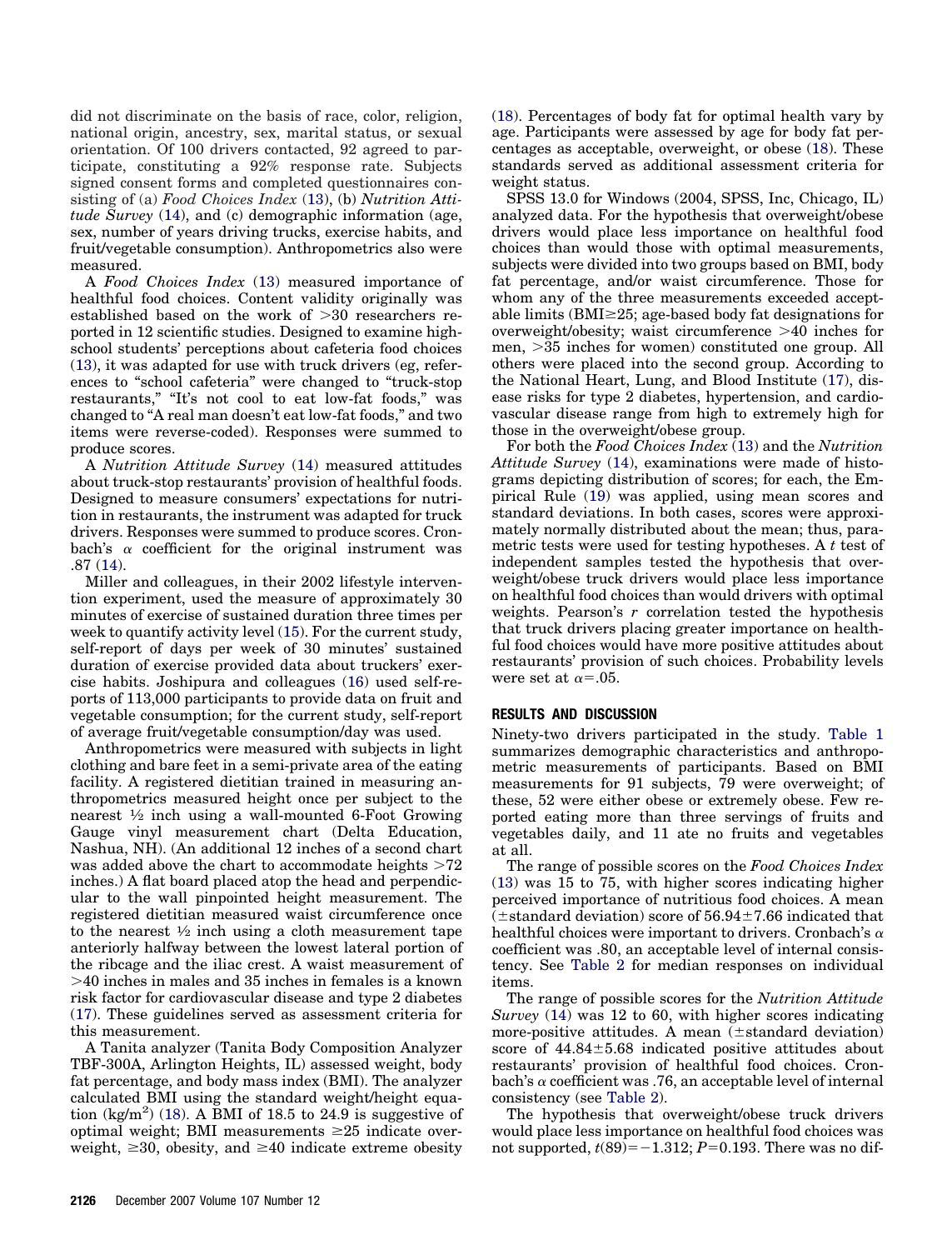<span id="page-2-0"></span>

| <b>Standard</b><br><b>Variables</b><br><b>Median</b><br>deviation<br>Mean<br>n<br>46.00<br>44.34<br>±10.61<br>Age in years<br>30 and younger<br>11<br>20<br>31-40<br>$41 - 50$<br>32<br>51 and older<br>24<br>Sex<br>Male<br>87<br>5<br>Female<br>Years employed as<br>driver<br>10.00<br>13.91<br>±12.51<br>$\leq 5$<br>38<br>$6 - 15$<br>21<br>$16 - 25$<br>13<br>$\geq 26$<br>20<br>Body mass indexab<br>31.70<br>32.63<br>±8.02<br>18.5-24.9 (normal)<br>12<br>25-29.9 (overweight)<br>27<br>30-39.9 (obese)<br>37<br>$40+$ (extremely obese)<br>15<br>Waist circumference in<br>inches<br>43.00<br>±7.68<br>44.08<br>Males<br>$<$ 40<br>23<br>64<br>$\geq 40$<br><b>Females</b><br>$<$ 35<br>$\frac{2}{3}$<br>$\geq 35$<br>Body fat percentage <sup>b</sup><br>Female<br>41.44<br>±10.33<br>40.60<br>±9.43<br>Male<br>29.75<br>29.88<br>Within acceptable<br>range by age<br>19<br>Within overweight<br>23<br>range by age<br>Within obesity range<br>49<br>by age<br>Servings fruits/<br>vegetables daily<br>1.50<br>±1.12<br>1.72<br>None<br>11<br>37<br>1<br>$\frac{2}{3}$<br>21<br>17<br>>3<br>6<br>Days/week exercised<br>for 30 minutes<br>sustained duration<br>2.00<br>2.19<br>±2.28<br>None<br>33<br>1<br>8<br>2<br>21<br>3<br>8<br>4<br>22<br><sup>a</sup> Calculated as kg/m <sup>2</sup> .<br><sup>b</sup> See ref. 18. | Table 1. Demographic characteristics and anthropometric mea-<br>surements of long-haul truck drivers ( $n=92$ ) |  |  |  |  |  |
|------------------------------------------------------------------------------------------------------------------------------------------------------------------------------------------------------------------------------------------------------------------------------------------------------------------------------------------------------------------------------------------------------------------------------------------------------------------------------------------------------------------------------------------------------------------------------------------------------------------------------------------------------------------------------------------------------------------------------------------------------------------------------------------------------------------------------------------------------------------------------------------------------------------------------------------------------------------------------------------------------------------------------------------------------------------------------------------------------------------------------------------------------------------------------------------------------------------------------------------------------------------------------------------------------------------------------------------|-----------------------------------------------------------------------------------------------------------------|--|--|--|--|--|
|                                                                                                                                                                                                                                                                                                                                                                                                                                                                                                                                                                                                                                                                                                                                                                                                                                                                                                                                                                                                                                                                                                                                                                                                                                                                                                                                          |                                                                                                                 |  |  |  |  |  |
|                                                                                                                                                                                                                                                                                                                                                                                                                                                                                                                                                                                                                                                                                                                                                                                                                                                                                                                                                                                                                                                                                                                                                                                                                                                                                                                                          |                                                                                                                 |  |  |  |  |  |
|                                                                                                                                                                                                                                                                                                                                                                                                                                                                                                                                                                                                                                                                                                                                                                                                                                                                                                                                                                                                                                                                                                                                                                                                                                                                                                                                          |                                                                                                                 |  |  |  |  |  |
|                                                                                                                                                                                                                                                                                                                                                                                                                                                                                                                                                                                                                                                                                                                                                                                                                                                                                                                                                                                                                                                                                                                                                                                                                                                                                                                                          |                                                                                                                 |  |  |  |  |  |
|                                                                                                                                                                                                                                                                                                                                                                                                                                                                                                                                                                                                                                                                                                                                                                                                                                                                                                                                                                                                                                                                                                                                                                                                                                                                                                                                          |                                                                                                                 |  |  |  |  |  |
|                                                                                                                                                                                                                                                                                                                                                                                                                                                                                                                                                                                                                                                                                                                                                                                                                                                                                                                                                                                                                                                                                                                                                                                                                                                                                                                                          |                                                                                                                 |  |  |  |  |  |
|                                                                                                                                                                                                                                                                                                                                                                                                                                                                                                                                                                                                                                                                                                                                                                                                                                                                                                                                                                                                                                                                                                                                                                                                                                                                                                                                          |                                                                                                                 |  |  |  |  |  |
|                                                                                                                                                                                                                                                                                                                                                                                                                                                                                                                                                                                                                                                                                                                                                                                                                                                                                                                                                                                                                                                                                                                                                                                                                                                                                                                                          |                                                                                                                 |  |  |  |  |  |
|                                                                                                                                                                                                                                                                                                                                                                                                                                                                                                                                                                                                                                                                                                                                                                                                                                                                                                                                                                                                                                                                                                                                                                                                                                                                                                                                          |                                                                                                                 |  |  |  |  |  |
|                                                                                                                                                                                                                                                                                                                                                                                                                                                                                                                                                                                                                                                                                                                                                                                                                                                                                                                                                                                                                                                                                                                                                                                                                                                                                                                                          |                                                                                                                 |  |  |  |  |  |
|                                                                                                                                                                                                                                                                                                                                                                                                                                                                                                                                                                                                                                                                                                                                                                                                                                                                                                                                                                                                                                                                                                                                                                                                                                                                                                                                          |                                                                                                                 |  |  |  |  |  |
|                                                                                                                                                                                                                                                                                                                                                                                                                                                                                                                                                                                                                                                                                                                                                                                                                                                                                                                                                                                                                                                                                                                                                                                                                                                                                                                                          |                                                                                                                 |  |  |  |  |  |
|                                                                                                                                                                                                                                                                                                                                                                                                                                                                                                                                                                                                                                                                                                                                                                                                                                                                                                                                                                                                                                                                                                                                                                                                                                                                                                                                          |                                                                                                                 |  |  |  |  |  |
|                                                                                                                                                                                                                                                                                                                                                                                                                                                                                                                                                                                                                                                                                                                                                                                                                                                                                                                                                                                                                                                                                                                                                                                                                                                                                                                                          |                                                                                                                 |  |  |  |  |  |
|                                                                                                                                                                                                                                                                                                                                                                                                                                                                                                                                                                                                                                                                                                                                                                                                                                                                                                                                                                                                                                                                                                                                                                                                                                                                                                                                          |                                                                                                                 |  |  |  |  |  |
|                                                                                                                                                                                                                                                                                                                                                                                                                                                                                                                                                                                                                                                                                                                                                                                                                                                                                                                                                                                                                                                                                                                                                                                                                                                                                                                                          |                                                                                                                 |  |  |  |  |  |
|                                                                                                                                                                                                                                                                                                                                                                                                                                                                                                                                                                                                                                                                                                                                                                                                                                                                                                                                                                                                                                                                                                                                                                                                                                                                                                                                          |                                                                                                                 |  |  |  |  |  |
|                                                                                                                                                                                                                                                                                                                                                                                                                                                                                                                                                                                                                                                                                                                                                                                                                                                                                                                                                                                                                                                                                                                                                                                                                                                                                                                                          |                                                                                                                 |  |  |  |  |  |
|                                                                                                                                                                                                                                                                                                                                                                                                                                                                                                                                                                                                                                                                                                                                                                                                                                                                                                                                                                                                                                                                                                                                                                                                                                                                                                                                          |                                                                                                                 |  |  |  |  |  |
|                                                                                                                                                                                                                                                                                                                                                                                                                                                                                                                                                                                                                                                                                                                                                                                                                                                                                                                                                                                                                                                                                                                                                                                                                                                                                                                                          |                                                                                                                 |  |  |  |  |  |
|                                                                                                                                                                                                                                                                                                                                                                                                                                                                                                                                                                                                                                                                                                                                                                                                                                                                                                                                                                                                                                                                                                                                                                                                                                                                                                                                          |                                                                                                                 |  |  |  |  |  |
|                                                                                                                                                                                                                                                                                                                                                                                                                                                                                                                                                                                                                                                                                                                                                                                                                                                                                                                                                                                                                                                                                                                                                                                                                                                                                                                                          |                                                                                                                 |  |  |  |  |  |
|                                                                                                                                                                                                                                                                                                                                                                                                                                                                                                                                                                                                                                                                                                                                                                                                                                                                                                                                                                                                                                                                                                                                                                                                                                                                                                                                          |                                                                                                                 |  |  |  |  |  |
|                                                                                                                                                                                                                                                                                                                                                                                                                                                                                                                                                                                                                                                                                                                                                                                                                                                                                                                                                                                                                                                                                                                                                                                                                                                                                                                                          |                                                                                                                 |  |  |  |  |  |
|                                                                                                                                                                                                                                                                                                                                                                                                                                                                                                                                                                                                                                                                                                                                                                                                                                                                                                                                                                                                                                                                                                                                                                                                                                                                                                                                          |                                                                                                                 |  |  |  |  |  |
|                                                                                                                                                                                                                                                                                                                                                                                                                                                                                                                                                                                                                                                                                                                                                                                                                                                                                                                                                                                                                                                                                                                                                                                                                                                                                                                                          |                                                                                                                 |  |  |  |  |  |
|                                                                                                                                                                                                                                                                                                                                                                                                                                                                                                                                                                                                                                                                                                                                                                                                                                                                                                                                                                                                                                                                                                                                                                                                                                                                                                                                          |                                                                                                                 |  |  |  |  |  |
|                                                                                                                                                                                                                                                                                                                                                                                                                                                                                                                                                                                                                                                                                                                                                                                                                                                                                                                                                                                                                                                                                                                                                                                                                                                                                                                                          |                                                                                                                 |  |  |  |  |  |
|                                                                                                                                                                                                                                                                                                                                                                                                                                                                                                                                                                                                                                                                                                                                                                                                                                                                                                                                                                                                                                                                                                                                                                                                                                                                                                                                          |                                                                                                                 |  |  |  |  |  |
|                                                                                                                                                                                                                                                                                                                                                                                                                                                                                                                                                                                                                                                                                                                                                                                                                                                                                                                                                                                                                                                                                                                                                                                                                                                                                                                                          |                                                                                                                 |  |  |  |  |  |
|                                                                                                                                                                                                                                                                                                                                                                                                                                                                                                                                                                                                                                                                                                                                                                                                                                                                                                                                                                                                                                                                                                                                                                                                                                                                                                                                          |                                                                                                                 |  |  |  |  |  |
|                                                                                                                                                                                                                                                                                                                                                                                                                                                                                                                                                                                                                                                                                                                                                                                                                                                                                                                                                                                                                                                                                                                                                                                                                                                                                                                                          |                                                                                                                 |  |  |  |  |  |
|                                                                                                                                                                                                                                                                                                                                                                                                                                                                                                                                                                                                                                                                                                                                                                                                                                                                                                                                                                                                                                                                                                                                                                                                                                                                                                                                          |                                                                                                                 |  |  |  |  |  |
|                                                                                                                                                                                                                                                                                                                                                                                                                                                                                                                                                                                                                                                                                                                                                                                                                                                                                                                                                                                                                                                                                                                                                                                                                                                                                                                                          |                                                                                                                 |  |  |  |  |  |
|                                                                                                                                                                                                                                                                                                                                                                                                                                                                                                                                                                                                                                                                                                                                                                                                                                                                                                                                                                                                                                                                                                                                                                                                                                                                                                                                          |                                                                                                                 |  |  |  |  |  |
|                                                                                                                                                                                                                                                                                                                                                                                                                                                                                                                                                                                                                                                                                                                                                                                                                                                                                                                                                                                                                                                                                                                                                                                                                                                                                                                                          |                                                                                                                 |  |  |  |  |  |
|                                                                                                                                                                                                                                                                                                                                                                                                                                                                                                                                                                                                                                                                                                                                                                                                                                                                                                                                                                                                                                                                                                                                                                                                                                                                                                                                          |                                                                                                                 |  |  |  |  |  |
|                                                                                                                                                                                                                                                                                                                                                                                                                                                                                                                                                                                                                                                                                                                                                                                                                                                                                                                                                                                                                                                                                                                                                                                                                                                                                                                                          |                                                                                                                 |  |  |  |  |  |
|                                                                                                                                                                                                                                                                                                                                                                                                                                                                                                                                                                                                                                                                                                                                                                                                                                                                                                                                                                                                                                                                                                                                                                                                                                                                                                                                          |                                                                                                                 |  |  |  |  |  |
|                                                                                                                                                                                                                                                                                                                                                                                                                                                                                                                                                                                                                                                                                                                                                                                                                                                                                                                                                                                                                                                                                                                                                                                                                                                                                                                                          |                                                                                                                 |  |  |  |  |  |
|                                                                                                                                                                                                                                                                                                                                                                                                                                                                                                                                                                                                                                                                                                                                                                                                                                                                                                                                                                                                                                                                                                                                                                                                                                                                                                                                          |                                                                                                                 |  |  |  |  |  |
|                                                                                                                                                                                                                                                                                                                                                                                                                                                                                                                                                                                                                                                                                                                                                                                                                                                                                                                                                                                                                                                                                                                                                                                                                                                                                                                                          |                                                                                                                 |  |  |  |  |  |
|                                                                                                                                                                                                                                                                                                                                                                                                                                                                                                                                                                                                                                                                                                                                                                                                                                                                                                                                                                                                                                                                                                                                                                                                                                                                                                                                          |                                                                                                                 |  |  |  |  |  |
|                                                                                                                                                                                                                                                                                                                                                                                                                                                                                                                                                                                                                                                                                                                                                                                                                                                                                                                                                                                                                                                                                                                                                                                                                                                                                                                                          |                                                                                                                 |  |  |  |  |  |
|                                                                                                                                                                                                                                                                                                                                                                                                                                                                                                                                                                                                                                                                                                                                                                                                                                                                                                                                                                                                                                                                                                                                                                                                                                                                                                                                          |                                                                                                                 |  |  |  |  |  |
|                                                                                                                                                                                                                                                                                                                                                                                                                                                                                                                                                                                                                                                                                                                                                                                                                                                                                                                                                                                                                                                                                                                                                                                                                                                                                                                                          |                                                                                                                 |  |  |  |  |  |
|                                                                                                                                                                                                                                                                                                                                                                                                                                                                                                                                                                                                                                                                                                                                                                                                                                                                                                                                                                                                                                                                                                                                                                                                                                                                                                                                          |                                                                                                                 |  |  |  |  |  |
|                                                                                                                                                                                                                                                                                                                                                                                                                                                                                                                                                                                                                                                                                                                                                                                                                                                                                                                                                                                                                                                                                                                                                                                                                                                                                                                                          |                                                                                                                 |  |  |  |  |  |
|                                                                                                                                                                                                                                                                                                                                                                                                                                                                                                                                                                                                                                                                                                                                                                                                                                                                                                                                                                                                                                                                                                                                                                                                                                                                                                                                          |                                                                                                                 |  |  |  |  |  |
|                                                                                                                                                                                                                                                                                                                                                                                                                                                                                                                                                                                                                                                                                                                                                                                                                                                                                                                                                                                                                                                                                                                                                                                                                                                                                                                                          |                                                                                                                 |  |  |  |  |  |
|                                                                                                                                                                                                                                                                                                                                                                                                                                                                                                                                                                                                                                                                                                                                                                                                                                                                                                                                                                                                                                                                                                                                                                                                                                                                                                                                          |                                                                                                                 |  |  |  |  |  |

ference in importance of healthful food choices based on whether drivers were overweight/obese or of optimal weight. Hypothesis 2, that drivers who placed greater importance on healthful food choices would have more positive attitudes about restaurants' provision of healthful food choices, was supported,  $r(90)=0.74$ ,  $P<0.001$ . That is, drivers who valued healthful food choices indicated they would choose the more nutritious options if restaurants offered them.

Approximately 65% of the American public is overweight, with nearly half of those considered obese [\(20\)](#page-4-0). Long-haul drivers exceeded these statistics: 79 (86%) were overweight, and  $66\%$  of those  $(n=52)$  were obese. Drivers reported lack of physical activity and poor nutrition; such lifestyle habits likely contributed to excess weight, increasing the risk for disease.

Findings indicated that healthful choices were important to drivers—it was encouraging that there was no difference in perceived importance based on anthropometric measurements. While one would expect that overweight/obese drivers would be less concerned about healthful eating, that was not the case; healthful options were important regardless of weight status, an indication that, for a population that needs diet improvement, interest is high. Whether drivers can determine which foods represent healthful choices, however, is not known.

Overall, truckers had positive attitudes about restaurants' provision of healthful foods, particularly truckers who placed higher value on healthful choices. But, herein lies a contradiction. Drivers indicated they wanted more healthful options, yet their consumption of available fruits and vegetables, food groups known to decrease disease risks [\(11,12\)](#page-4-0), was well below the recommended level. This may be due to the paucity of fruit and vegetable offerings in truck-stop restaurants, lack of nutrition knowledge, higher prices for fresh produce items, or perceptions that such foods taste bad.

Taste appears to guide food choices; survey responses indicated that taste was more important than nutrition. A next step, then, would be to demonstrate that nutritious foods can taste good. Like many Americans, truck drivers' palates require mouth-and-mind-engaging foods—if nutritious foods do not taste good, people opt for less-healthful alternatives [\(13,21\)](#page-4-0). Drivers want to improve health, but not if it means a reduction in palatability.

This was a pilot study, and the small convenience sample was a limitation. The size and nonprobability nature of a sample that included drivers patronizing only one Midwestern truck-stop restaurant may have introduced sample bias. Some declined participation due to time constraints, fatigue, or lack of interest; thus, findings cannot be generalized to all long-haul drivers. Collection of single anthropometric measurements was a limitation as well and, although most subjects were male, revision of the *Food Choices Index* [\(13\)](#page-4-0) may have added sex bias.

Menus that contributed information about truck-stop restaurant offerings were from three large franchises; independent companies operating foodservices at truck stops may offer different options. Nevertheless, drivers' health depends in large part on choices available—if drivers are unhappy with selections, they have little recourse. Restaurant operators serve a captive audience, offering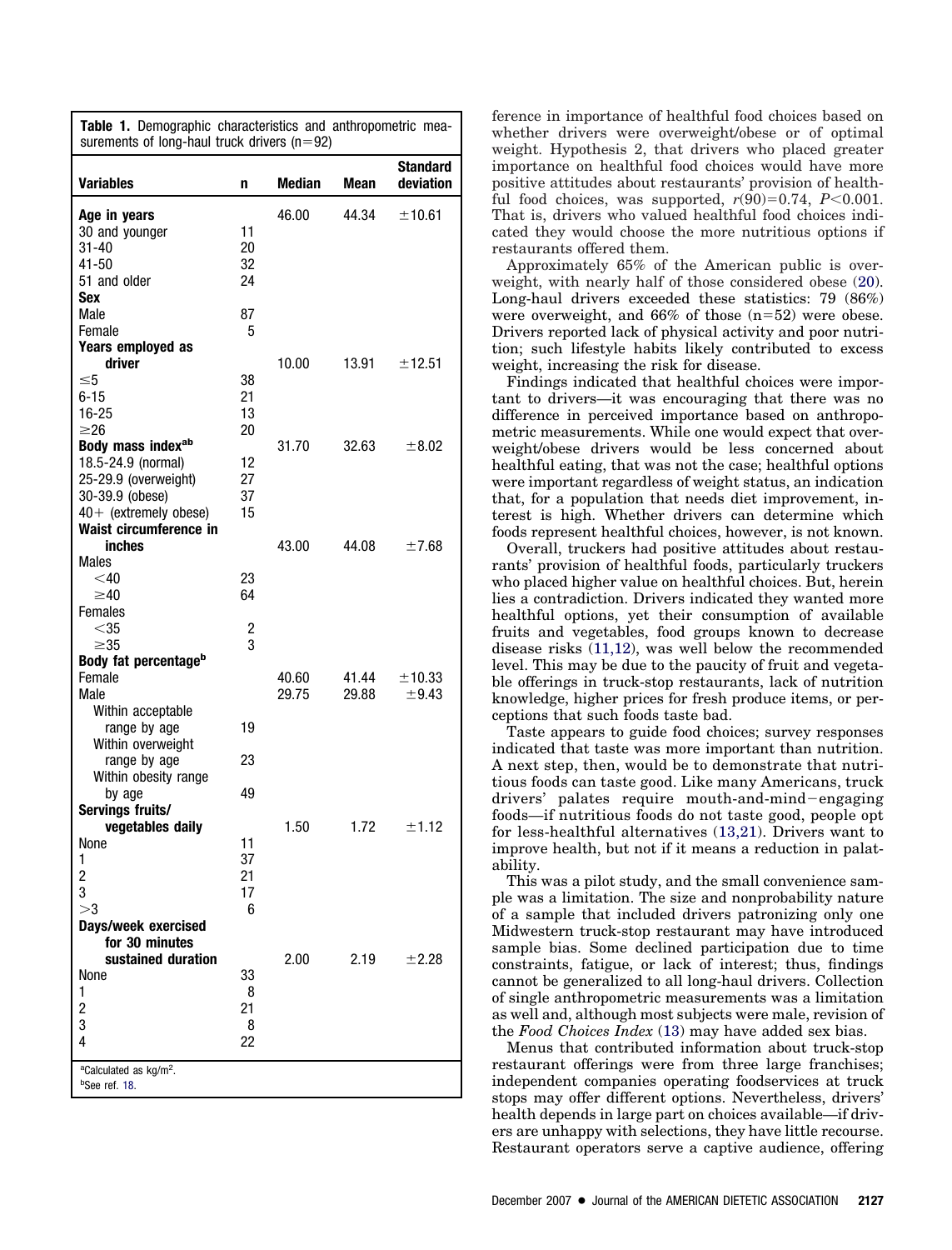<span id="page-3-0"></span>

| Table 2. Median responses of long-haul truck drivers for items making up the measurement instruments                                                                                                                      |                              |
|---------------------------------------------------------------------------------------------------------------------------------------------------------------------------------------------------------------------------|------------------------------|
|                                                                                                                                                                                                                           | Median response <sup>b</sup> |
| Individual items for <i>Food Choices Index</i> <sup>3</sup>                                                                                                                                                               |                              |
| 1. I think about my health when deciding what to eat.                                                                                                                                                                     | 4.00                         |
| 2. I think about my weight when deciding what to eat.                                                                                                                                                                     | 4.00                         |
| 3. Taste is important to me when I am choosing foods from truck-stop restaurant menus.                                                                                                                                    | 5.00                         |
| 4. Fat content is NOT important to me when I am choosing foods from truck-stop restaurant menus.                                                                                                                          | 3.00 <sup>c</sup>            |
| 5. Getting a lot for my money is important to me when I am choosing foods from truck-stop restaurant                                                                                                                      |                              |
| menus.                                                                                                                                                                                                                    | 4.00                         |
| 6. If information on the fat content of foods was displayed on the menu, I would use this information to                                                                                                                  |                              |
| make food choices.                                                                                                                                                                                                        | 4.00                         |
| 7. It is hard for me to tell which foods on the truck-stop restaurant menu are low-fat and which are                                                                                                                      |                              |
| high-fat.                                                                                                                                                                                                                 | 4.00                         |
| 8. I think the high-fat foods sold in the truck-stop restaurant cost more than the low-fat foods.                                                                                                                         | 3.00                         |
| 9. I would choose low-fat foods over high-fat foods in the truck-stop restaurant if the low-fat foods cost                                                                                                                |                              |
| less than the high-fat foods.                                                                                                                                                                                             | 4.00                         |
| 10. Eating healthful foods is important to me.                                                                                                                                                                            | 4.00                         |
| 11. I would like the low-fat foods in the truck-stop restaurant to be labeled as low-fat.                                                                                                                                 | 4.00                         |
| 12. The truck-stop restaurant should offer more healthful low-fat foods.                                                                                                                                                  | 4.00                         |
| 13. I would buy more low-fat foods from the truck-stop restaurant if there was a larger selection of low-fat                                                                                                              |                              |
| foods.                                                                                                                                                                                                                    | 4.00                         |
| 14. I think low-fat foods taste good.                                                                                                                                                                                     | 3.00                         |
| 15. A real man doesn't eat low-fat foods.                                                                                                                                                                                 | 4.00 <sup>d</sup>            |
| Individual items for <i>Nutrition Attitude Survey</i> <sup>2</sup>                                                                                                                                                        |                              |
| 1. Truck-stop restaurants should promote healthful menu items to their consumers.                                                                                                                                         | 4.00                         |
| 2. In recipe development, richer flavors should be achieved without adding fat or salt.                                                                                                                                   | 4.00                         |
| 3. Truck-stop restaurants should provide low-calorie, low fat, and low-cholesterol options on the menu.                                                                                                                   | 4.00                         |
| 4. Truck-stop restaurants should increase the number of low-calorie menu items offered.                                                                                                                                   | 4.00                         |
| 5. Nutrition concerns are critical to menu development.                                                                                                                                                                   | 4.00                         |
| 6. Truck-stop restaurants should strive to use more nutritious ingredients, even at extra cost.                                                                                                                           | 4.00                         |
| 7. Truck-stop restaurants should promote a healthful lifestyle for their consumers.                                                                                                                                       | 4.00                         |
| 8. Truck-stop restaurants should provide nutrition education to their consumers.                                                                                                                                          | 3.00                         |
| 9. Truck-stop restaurants should improve the health of their customers.                                                                                                                                                   | 3.00                         |
| 10. Customers are more concerned with how foods taste than with their nutritional content.                                                                                                                                | 2.00 <sup>c</sup>            |
| 11. When eating away from home, customers are not really interested in nutrition.                                                                                                                                         | 2.00 <sup>e</sup>            |
| 12. Nutrition is an important factor in determining where people eat meals away from home.                                                                                                                                | 3.00                         |
| $a_n = 92$ .<br><sup>b</sup> Response choices ranged from 1=strongly disagree to 5=strongly agree. Higher numbers reflect more importance (Food Choices Index) or more positive attitudes (Nutrition Attitude<br>Survey). |                              |

 $c$ Reverse-coded; original median response =  $3.00$ .  $d$ Reverse-coded; original median response= $2.00$ .  $e$ Reverse-coded; original median response $=4.00$ .

what sells, regardless of the ramifications to drivers' health.

#### **CONCLUSIONS**

While obesity continues to increase among Americans [\(22\)](#page-4-0), for long-haul drivers the problem is much more severe. Nearly two thirds of drivers in this study were obese, greatly increasing their risk for hypertension, type 2 diabetes, and cardiovascular problems [\(17\)](#page-4-0). Nationwide trucker wellness programs are critical to increase awareness of health risks and motivate drivers to solicit more nutritious choices at truck stops. Importantly, neither restaurant owners nor truckers have accurate perceptions about which food choices are healthful. It is imperative then that wellness programs and efforts to improve menu options be guided by registered dietitians.

Drivers who placed greater importance on healthful food choices had more positive attitudes about restaurants' provision of such options. Responses to individual survey items, however, indicated that drivers were very concerned with taste. Registered dietitian-directed programs can demonstrate that properly prepared nutritious foods can taste good, with the added benefit of contributing to better health.

This pilot study of long-haul drivers represents a first step in documenting anthropometric measurements indicating increased risk for disease, and providing evidence that drivers want nutritious food options. Truckers recognize the importance of healthful food choices, but are constrained in their pursuit of them by their dependence upon truck-stop restaurant fare. Larger studies using probability samples to decrease the introduction of bias, and that represent the trucker population nationwide,